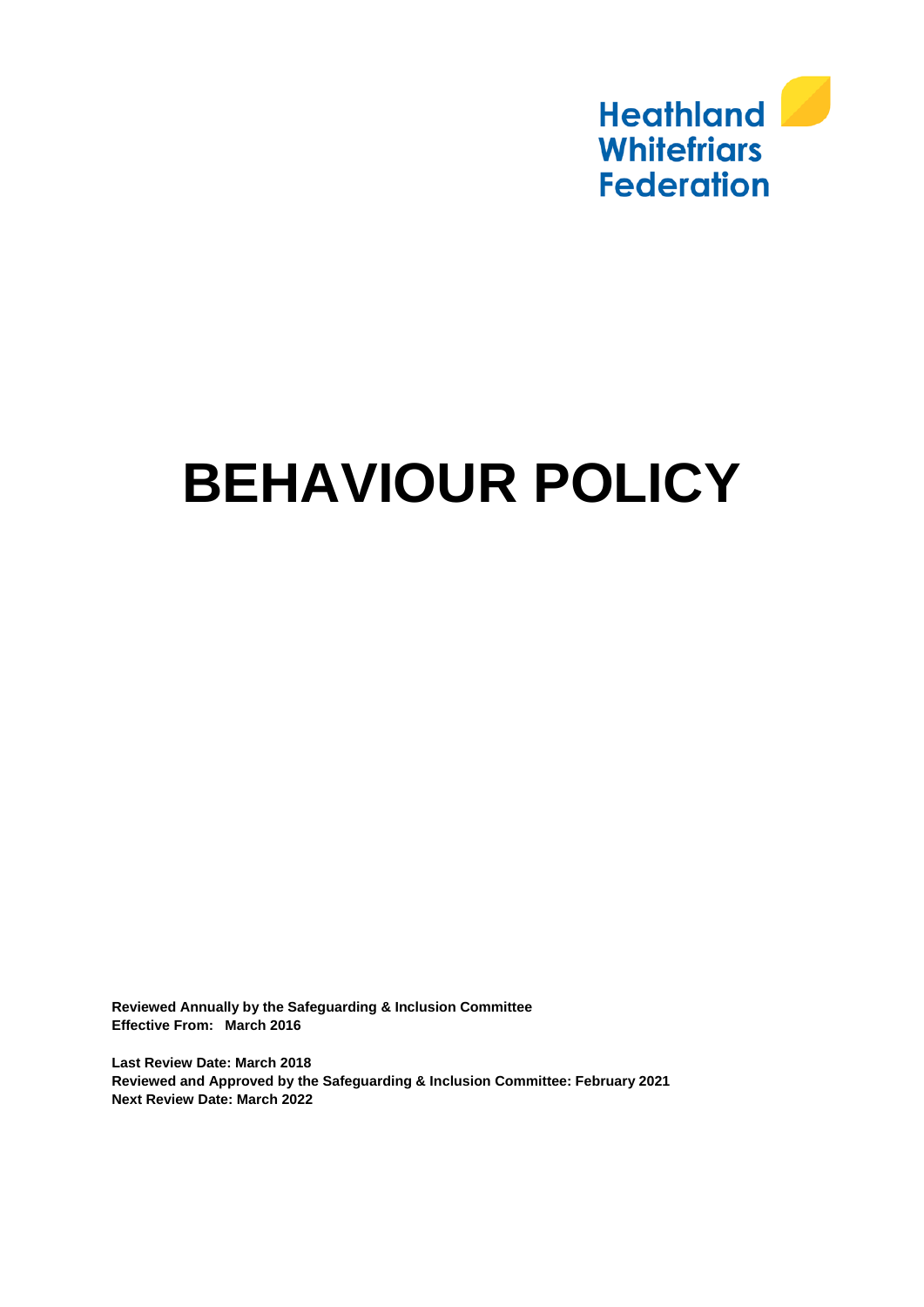Contents:

- 1. Introduction / Rationale
- 2. Our overall philosophy for supporting positive behaviour choices
- 3. Preventative approaches our climate and conditions for learning
- 4. Rewards positive choices
- 5. Taking action
	- 5a. *Exclusions*
- 6. Some key principles

# *1. Introduction – rationale*

This policy sets out how we manage and support pupils in their behaviour, dispositions and attitudes. We believe that a positive methodology, based on shared values, respect for the Rights of the Child, a nurturing, child-centred approach rooted in a sound understanding of child development are the best ways of ensuring that children are able to make positive, helpful choices in the way that they behave.

This policy also sets out how we esteem and build on positive events and how we respond when pupils need support with their behaviour, including any restorative actions we may need to take.

#### *Article 40: Our role to support you in putting it RIGHT* unicef®

This policy is designed to be used by all staff for reference and guidance and for parents of pupils at the Heathland Whitefriars Federation. It is important that all stakeholders in the work of the schools understand the shared vision we have in supporting children's positive behaviours and our methodologies and systems we employ to secure an excellent climate for learning. This policy covers all key stages. *Phase leaders are responsible for ensuring that visiting/supply teachers understand the key principles of this behaviour policy.*

# *2. Our overall philosophy for supporting positive behaviour*

We believe that the best way of securing helpful, positive behaviour for pupils is to create an ethos which esteems effort and good choices and is child centred. We believe that rather than having a set of rigid 'rules' or dos and don'ts it is more effective to support children in developing their own sense of what is appropriate or acceptable behaviour. We believe that it is our duty to develop positive relationships with all our pupils, and support them in learning to develop positive relationships of their own.

We want children to develop positive habits and dispositions which will equip them for complex or challenging situations, and a set of social skills, healthy self-esteem and resilience in order for them to deal with difficult choices confidently and with emotional intelligence.

They acquire a set of positive shared Values which strengthen the quality of their relationships with other people. Both schools in the Heathland Whitefriars Federation are RRSA accredited and our pupils learn to understand and respect each other's rights according to the UNHCR Rights of the Child. Through a range of activities including circle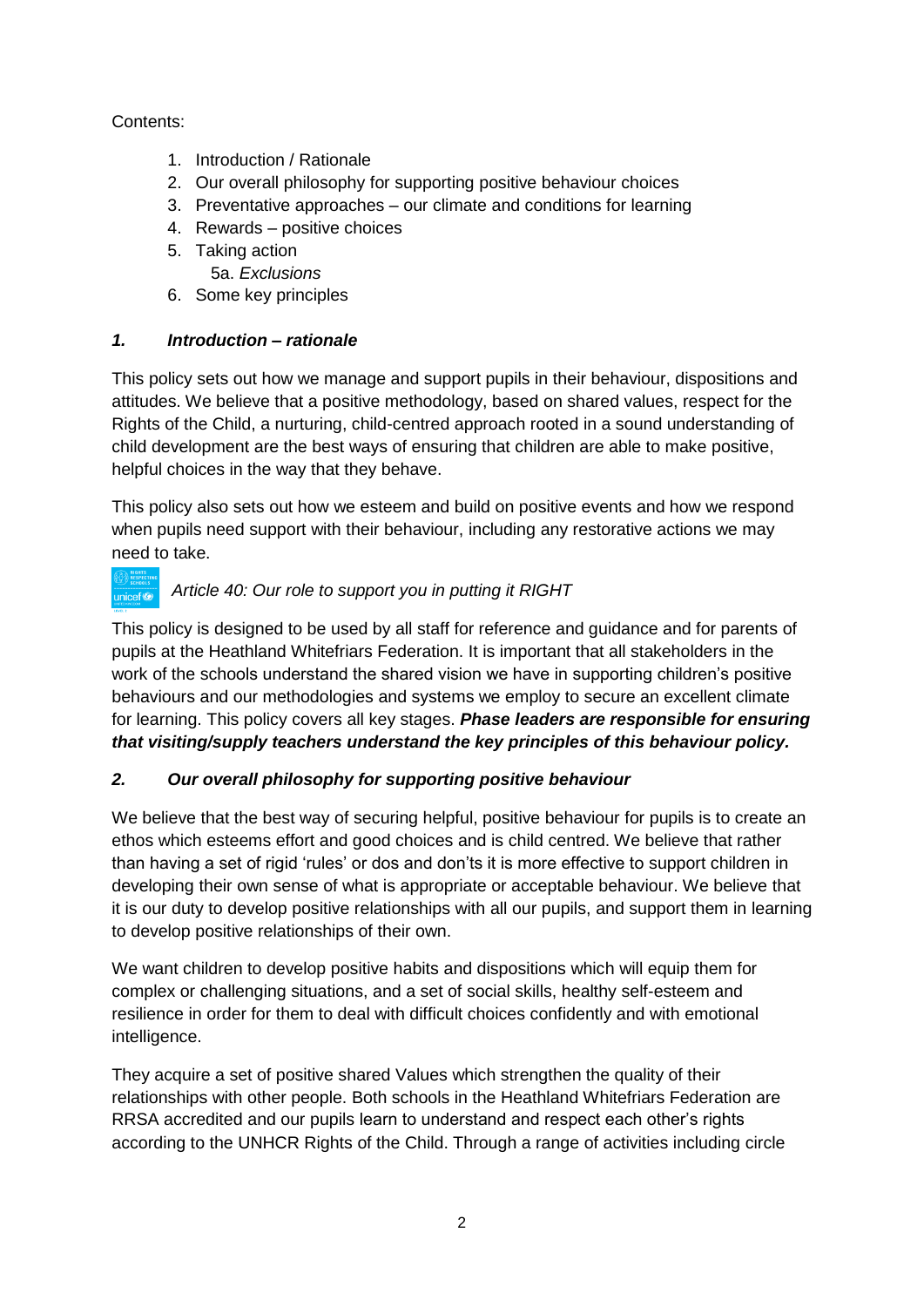time and MindUp sessions our pupils learn not only what actions are inappropriate, harmful, unhelpful or unacceptable but also how to avoid and solve problems.

# *3. A positive climate and culture for learning*

### *Relationships*



*Article 3: Everyone who works with children should always do what is best for each child*



*Article 18: Parents and carers have responsibility for bringing up their children, and they should always think about what is best for each child*

Our first principles are high expectations and positive relationships. All staff must be gentle, respectful and positive in all of their dealings with children of any age. Staff must always take a child-centred approach, and are expected to be mindful at all times of the way they speak to and respond to children, and should model good manners at all times. We are mindful of our body language and facial expressions; we smile! Teachers' professional learning helps them to understand how a nurturing approach and appreciation of attachment theory can further enable them to foster and develop positive relationships with and between all learners.

# *Values*

We have a set of 22 shared Values which underpin the Federation ethos. Each of these is explored for a month through classroom talk, circle time, assemblies etc. Above all, all staff are expected to demonstrate and model these Values in action and to explicitly teach how they work and the difference they make to the world. Our overall aim is that all children and adults 'live the Values'. *See below for how the Values are explored and esteemed.*

# *Rights*

A vital element of our positive ethos is the Rights Respecting Agenda. Children learn to respect each other's rights in line with the UNHCR Rights of the Child. Teachers must respect the rights of each child at all times. Each classroom has a charter that all the children in the class contribute to. Collectively the children select the most relevant articles to their class and all sign this agreement to respect these rights. The playground charter also has the main rights chosen by the children and is often referred to by adults and children. Rights Respecting language is universal and is encouraged both in the classroom (linked to curriculum) and outside to resolve conflict or issues.

We believe that these 3 elements are the cornerstones of a positive ethos and act as a way of *preventing* most unhelpful, inappropriate or unacceptable behaviour choices. These are the key ways that teachers take responsibility for the climate for learning across the federation.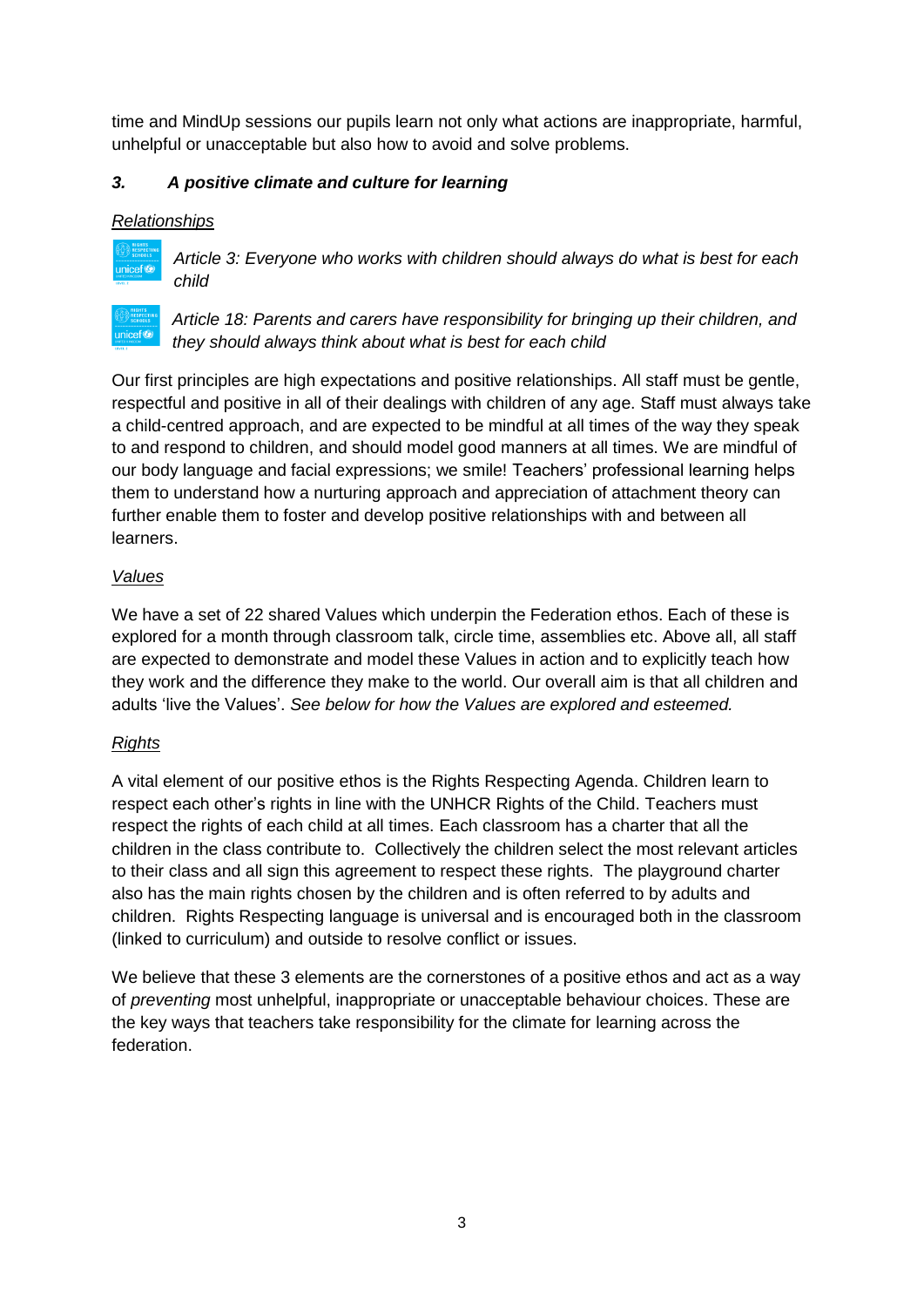#### *4. How we esteem effort and positive choices.*

*Article 29: Your RIGHT to become the BEST that you can be*

*Article 28 Your RIGHT to LEARN and to go to school* unicef<sup>(2)</sup>

#### *Rewards / Positive actions:*

unicef<sup>(2)</sup>

Federation staff members seek opportunities to actively recognise effort and success. Praise and encouragement are used so that positive choices are reinforced through rewards and active noticing. We emphasise the positive rather than negative in all we do.

Members of staff positively reinforce good behaviour choices in a number of ways including:

- Public *recognition, praise and attention*
- Stickers, stamps, stars and other tangible rewards and recognitions
- Each child from has a 'Record of Achievement' (see separate guidance)
- Golden Time a shared reward that the whole class earns and is never taken away from individuals as a punishment.
- A visit to a phase leader or senior member of staff, for special recognition e.g. during 'Happy Hour' or a 'Positive News Party'
- 'Special Mentions' in assembly when individual pupils are put forward by staff members. Teachers nominations often draw upon Values, Rights and positive choices
- We make a point of communicating positive news with parents in a number of ways e.g. a postcard home or a quick word at handover

A key principle here is to look for opportunities to praise, celebrate and esteem effort and positive choices in an appropriately *public* forum such as in front of the class or in an assembly. We endeavour to make rewards etc. 'high value'; things which engage and esteem pupils in a meaningful way. All rewards are accompanied by positive talk and individual attention.

#### *5. How we take action in response to concerning behaviour*

*Article 12: Your RIGHT to say what you think should happen and be listened to*



unicef<sup>(2)</sup>

*Article 19: Your RIGHT to be SAFE and to feel safe* 

*Article 31: Your RIGHT to relax and play*

#### *Actions in response to unacceptable/ concerning behaviour:*

Our key approach here is to take proportionate action to address problematic behaviour, looking for opportunities to have formative conversations in following up and then where necessary providing opportunities for restorative actions in order to 'put it right and move on'.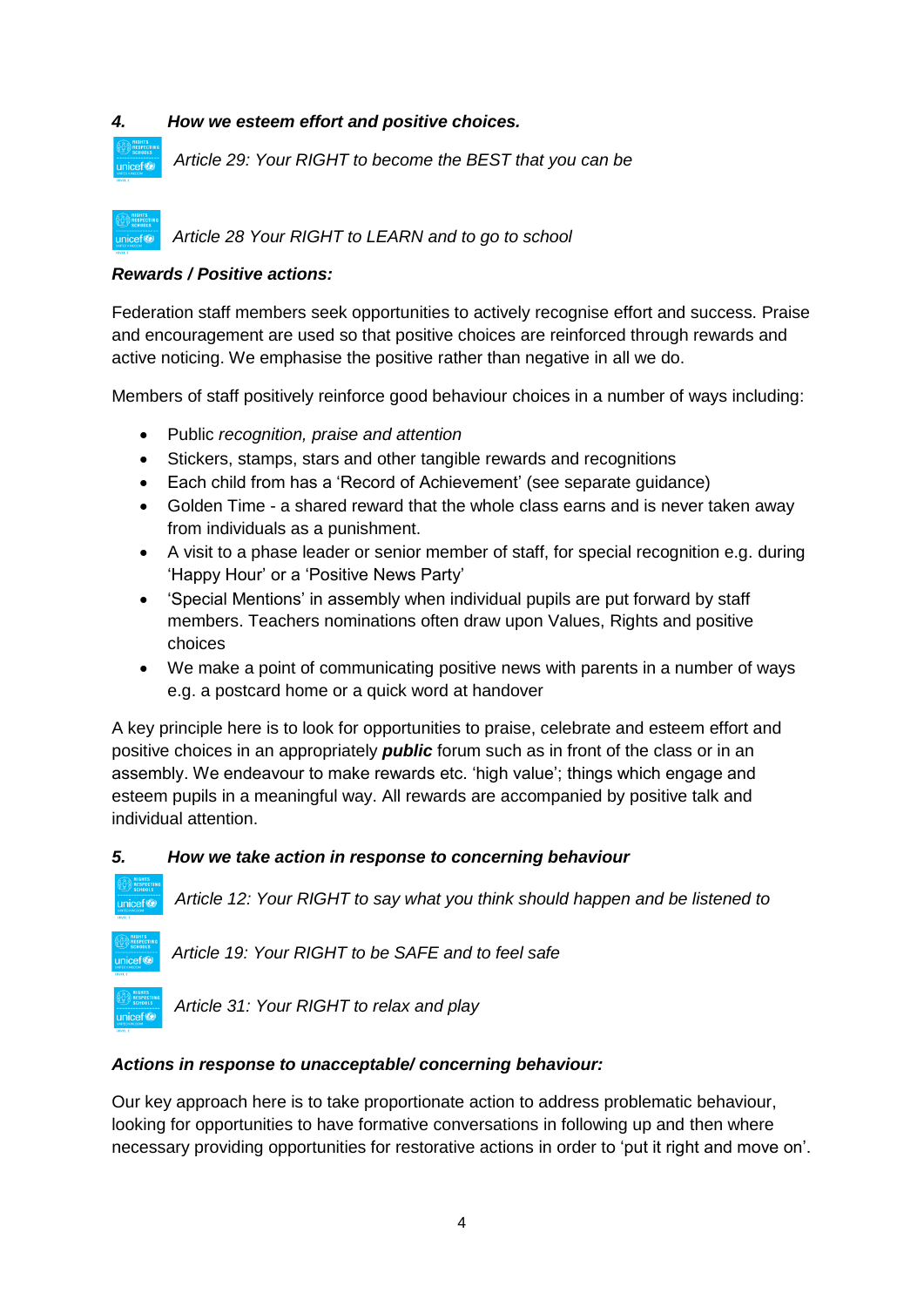We rely heavily on the Federation's Values and the children's understanding of the Rights of all children when responding to or following up problematic events.

All teachers are expected to remain calm and respectful in these situations and be mindful to take a 'coaching' role when solving problems rather than a combative / judgemental / 'refereeing' role where possible whilst being clear that some behaviour has to be challenged as unacceptable / unhelpful / inappropriate. We avoid being euphemistic, whilst steering clear of more judgemental language like 'naughty' or 'bad'. We diffuse problematic situations and we time our interventions carefully. We are mindful that 'taking action' is not the same as 'punishing', and we *endeavour to challenge poor choices and support and encourage children to engage in a process of 'putting things right'*.

We believe that all behaviours are learnt and therefore the role of learning is key for children to learn how to put things right. The teacher or other grown up has a key role to play in teaching children how to 'get it right'.

We avoid responding to and following up poor choices publicly, for example with names on the board etc. Having a restorative approach, which children are more likely to engage positively with, is more likely to have good results.

Minor problems are challenged gently and swiftly with reminders and if necessary a longer conversation. *We always positively acknowledge when pupils engage with this and put the problem right. Eg 'Thanks for putting that right with no fuss.'*

Class teachers and phase leaders may choose to have an informal word with the child's/children's parents or carers at home time handover or by phone – this needs, wherever possible, to include reassurances that the situation has been addressed and that the child has 'put things right and moved on'. We are mindful that this is a public forum, and will talk more privately if necessary. We never ask parents to punish their children and we explain where we need teachers and parents to be giving the same messages. Again we always positively acknowledge a pupil's success in putting things right.

When an incident occurs, which is judged to be more complex or serious, the adult/s involved will ask all children involved to complete a 'What Happened?' sheet; it is an absolute expectation that this is accompanied with a lot of talk to establish what the problem was, possible reasons why this happened and what needs to be done next. The adult explicitly models how we discuss problems. Where an issue has arisen at lunchtime, SMSAs will need to refer the issue to the child's class teacher. Visiting teachers/supply teachers must seek advice and support from another teacher or the appropriate Phase Leader.

The adult is required to encourage children to find ways to put things right and move on; this will depend on the individual circumstances.

If there is a need to find out more and to take further action the Phase Leader will be involved at this point and will speak to all children involved. Phase Leaders may decide that a follow-up conversation is needed with the child's parent or carer.

If the Phase Leader feels that further support is needed they will refer to the SLT Team who will support and intervene as necessary.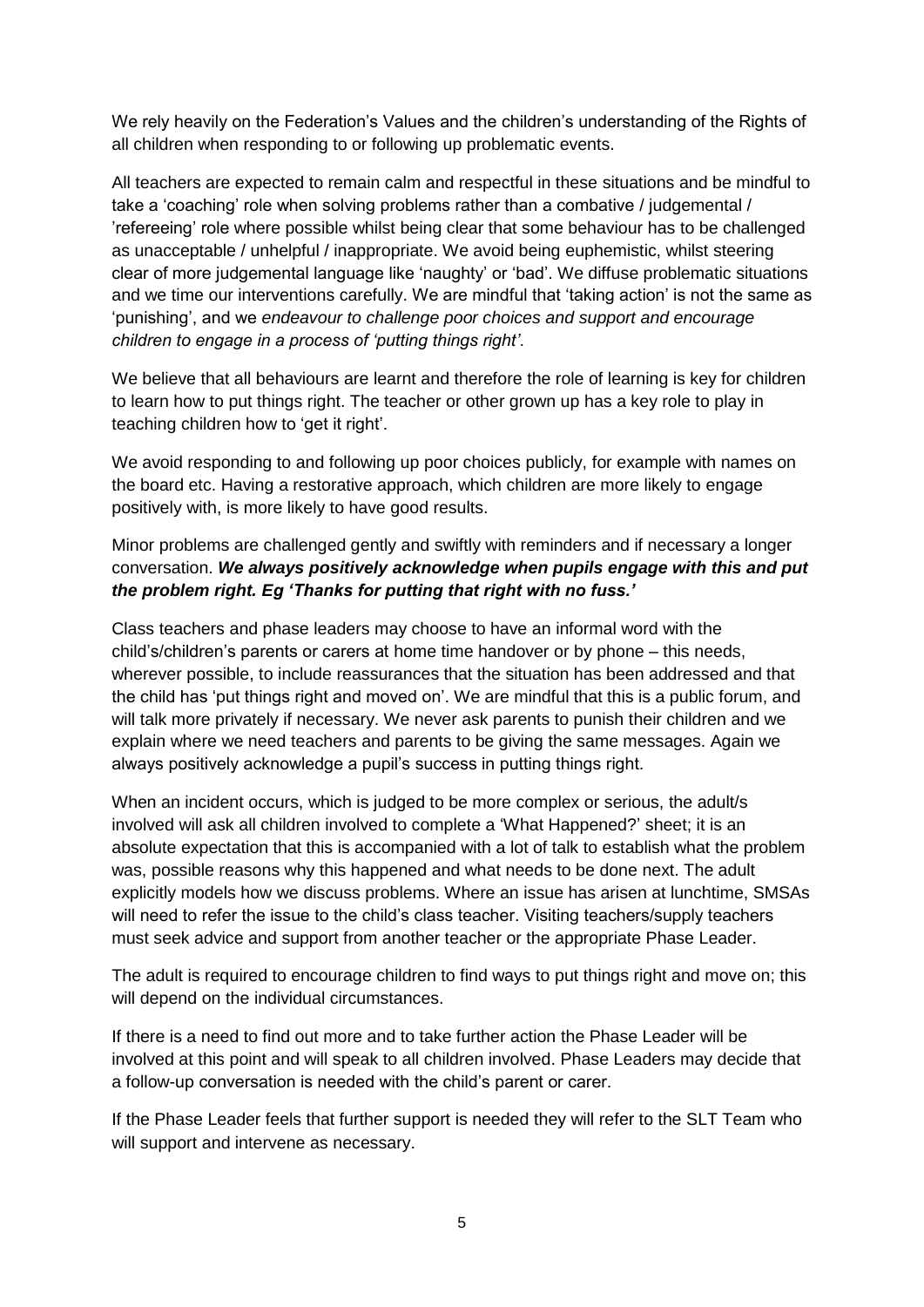#### *How we recorded and monitor behaviour incidents:*

All behaviour incidents are recorded in the class What Happened? log and the pattern of incidents are consistently monitored by the class teacher and phase leader – see additional guidance included at the front of the class' What Happened? log. Staff also use CPOMS to record and monitor any incidents. CPOMS is an online system for monitoring Safeguarding, wellbeing and all pastoral issues. CPOMS works alongside our existing safeguarding processes. CPOMS is used in addition to 'What Happened?' sheets.

If there is a need the incident may be referred to SLT and be recorded in the serious Incidents Log.

As part of our behaviour policy we recognise that parents/carers should be appropriately informed about any concerns regarding their child. Every effort is made to ensure that there is good communication between home and school. Our mutual expectations are made clear in our Home/School agreement. Should a child's behaviour be a cause for concern, parents/carers are contacted and the situation explored in order to support the child.

#### **5a.Exclusions**

unicef<sup>(2</sup>

*Article 19: Your RIGHT to be SAFE and to feel safe* 

The Federation is committed to providing early intervention and support to reduce the risk of exclusion however if a child continues to struggle with their behaviour choices in a way which seriously undermines others' right to learn and be safe, then they may need to be excluded from school for their own and/or others' safety. At this point the school will conclude that all other avenues of support must have been exhausted at this point.

The Federation follows the procedure as set out in the DfE's Guidance: *Exclusion from maintained schools, academies and pupil referral units in England Statutory guidance for those with legal responsibilities in relation to exclusion*. **September 2017**

The following constitute some of the behaviour choices which *may* lead to either a suspension or permanent exclusion. They include:

- fighting or encouraging others to fight
- hurting another child or adults deliberately
- abusive, threatening or derogatory, discriminatory and racist language or behaviour towards other children or adults
- bullying and harassment, which is a pattern of behaviour aimed at harming another person or people including prejudice based bullying and cyber-bullying
- damage to property
- persistent defiance and refusal to follow instructions
- theft
- use of offensive sexualised language, sexual abuse or assault
- supplying or handling an illegal drug
- carrying, threatening to use or using a weapon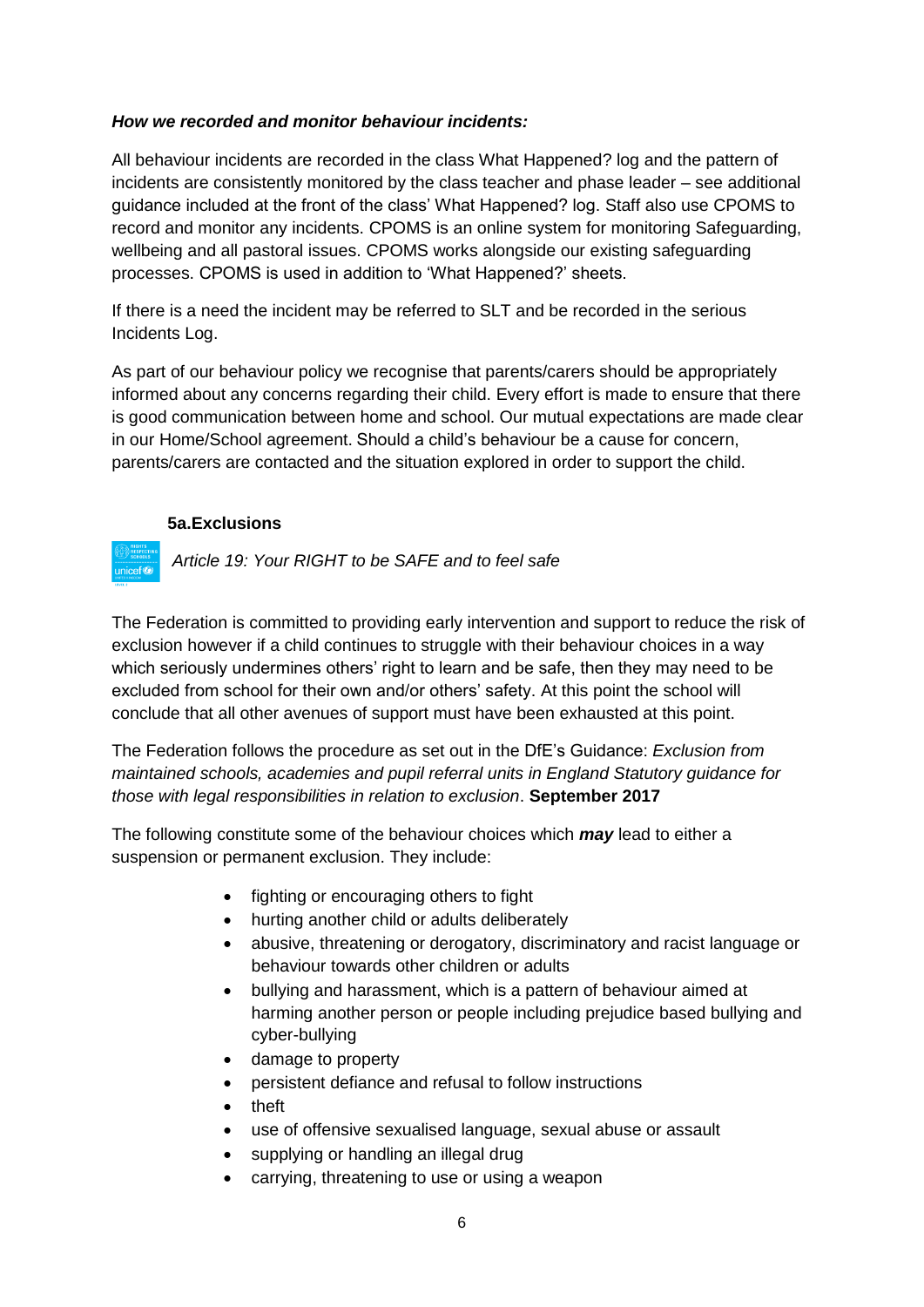The behaviour of pupils outside of school can also be considered as grounds for exclusion. The School may exclude a pupil for any serious or persistent breach of the behaviour policy while the pupil is:

- taking part in any school-organised or school related activity
- travelling to and from school
- wearing the school uniform

Parents/carers of children who have been involved in these incidents will be informed of the outcome without delay. Parents will be notified of the period of any exclusion, the reasons for it and their legal responsibilities during the first five days of the child's exclusion.

The decision to permanently exclude a pupil may be taken:

- In response to serious or persistent breaches of the school's behaviour policy; and
- Where allowing the pupil to remain in school would seriously harm the education or welfare of the pupil or others in the school.

In the case of a suspension, the child and their parent/carer must attend a reintegration meeting before returning to school.

In exceptional cases, usually where further evidence has come to light, a further suspension may be issued to begin immediately after the first period ends; or a permanent exclusion may be issued to begin immediately after the end of the suspension.

The Federation promotes community cohesion and takes a no tolerance approach to racism (see our Anti-racism policy). All incidents are recorded, reported and investigated according to the school's Racist Incident Recording, Reporting and Investigating Procedures and is monitored by the SLT and Safeguarding & Inclusion Governing Body Sub Committee on a regular basis.

# *6. Some key principles*

- We praise effort not ability
- When exploring a problem, we separate the child from their behaviour this emphasises their developing control over and responsibility for their own choices
- We look at conversations about behaviour as formative and one way of developing a child's resilience and emotional intelligence
- We do not over-react; a low-drama approach helps children to engage positively in a process of 'putting things right', and we seek to diffuse problematic situations swiftly and with no fuss.
- We maintain clarity around the difference between taking action and punishment
- We strive to be consistent and equitable
- We are mindful of children's experience of success
- All behaviour is communication: a child who behaves in a disruptive or unkind way etc. is by definition vulnerable